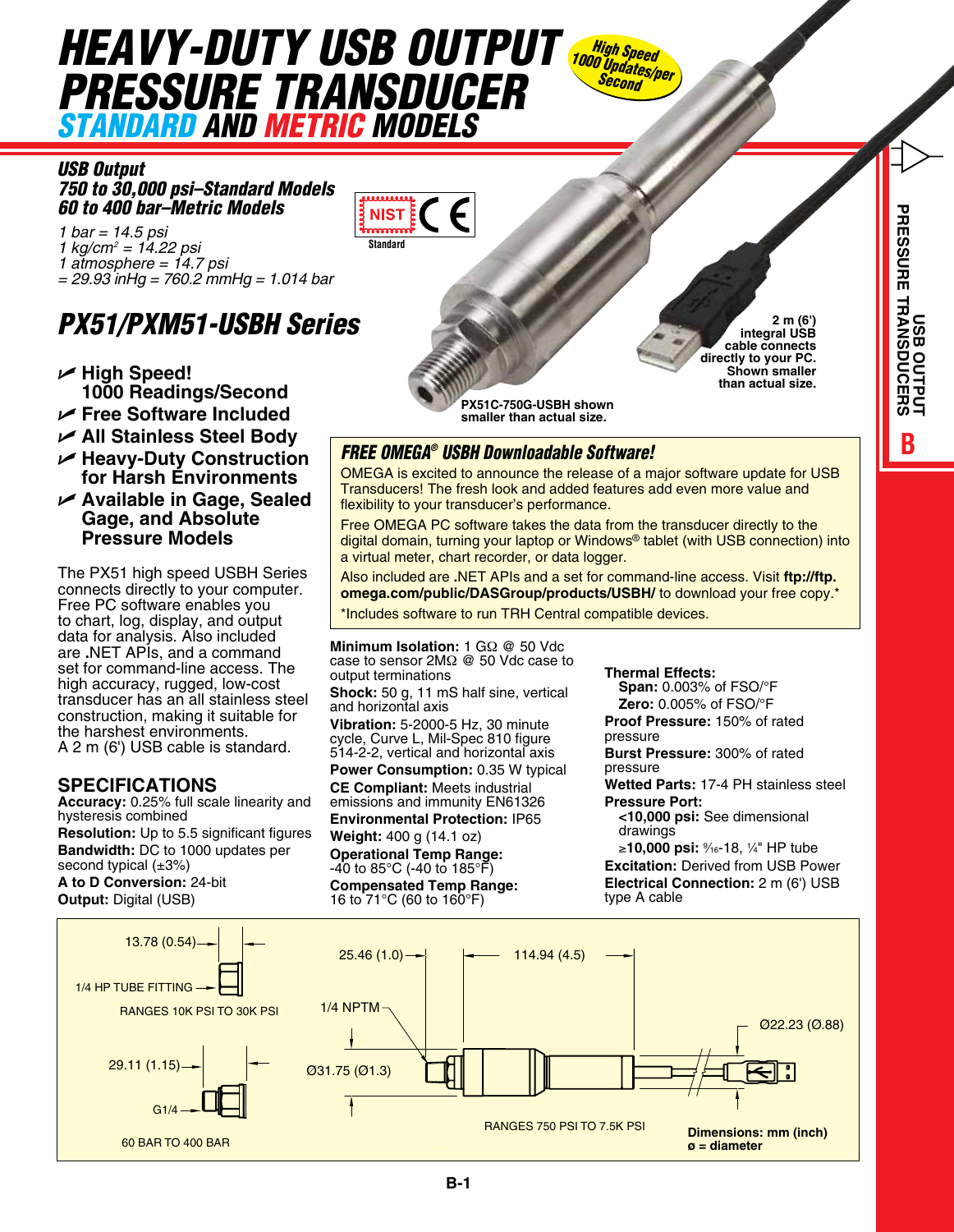## *Heavy-Duty Industrial Transducer*

#### **STANDARD CUSTOM CONFIGURATIONS**



**Ordering Example: PXM51MC-160A-USBH**, 160 bar absolute pressure transmitter, ¼B male pressure connection, high speed USB (digital) *output and a 2 m (6') cable.*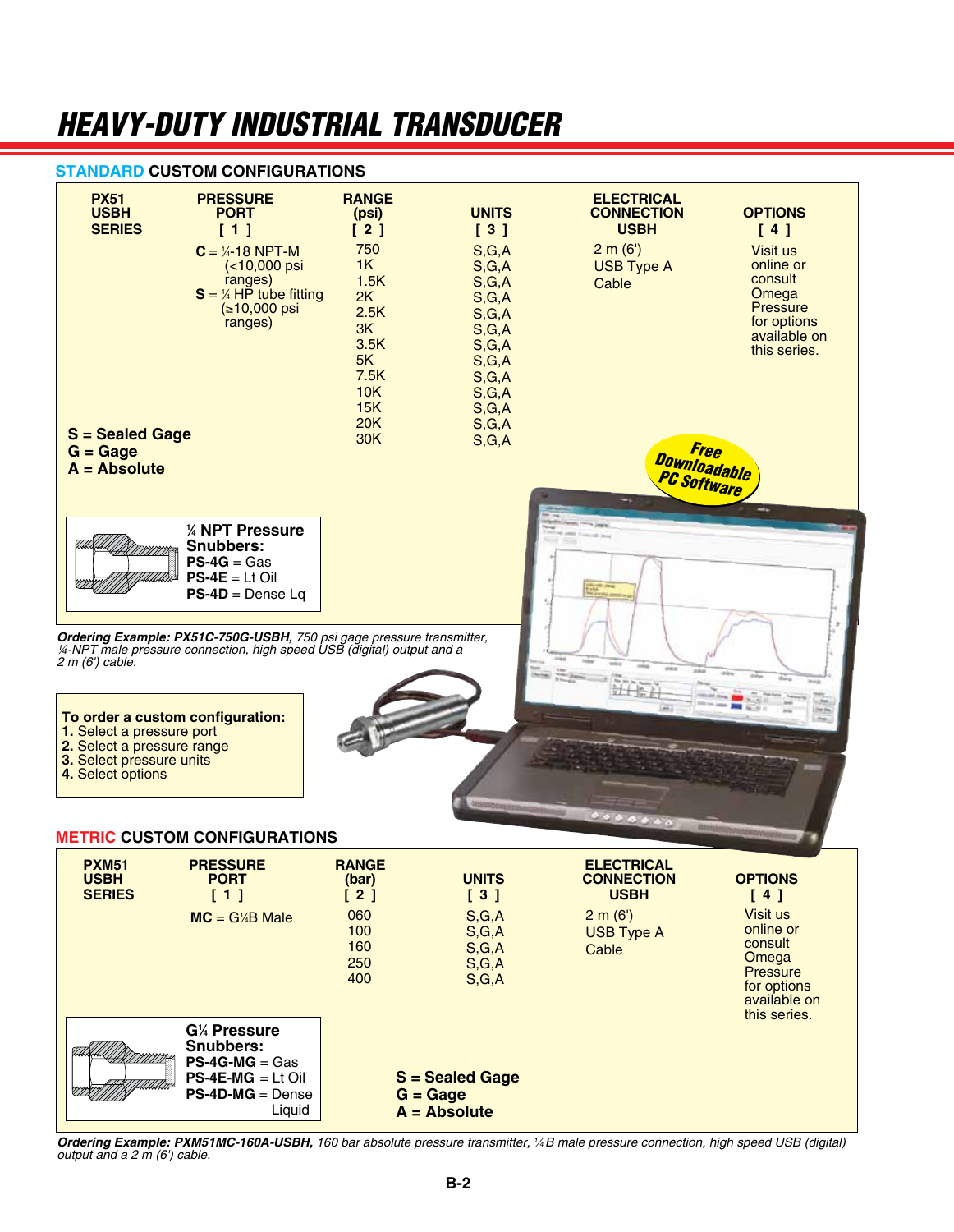| J<br>J<br>:<br>ļ<br>Ž<br>ì<br>i<br>Ľ<br>ŧ<br>7 |
|------------------------------------------------|
|                                                |

## To Order

#### **MODELS WITH 1/4-NPT MALE PRESSURE CONNECTION**

| <b>RANGE</b>                                      |               | <b>GAGE PRESSURE</b>   | <b>ABSOLUTE PRESSURE</b> | <b>SEALED GAGE</b>       |  |
|---------------------------------------------------|---------------|------------------------|--------------------------|--------------------------|--|
| <b>PSI</b>                                        | <b>BAR</b>    | <b>MODEL NO</b>        | <b>MODEL NO</b>          | <b>MODEL NO</b>          |  |
| 0 to 750 psi                                      | 0 to 51 bar   | <b>PX51C-750G-USBH</b> | <b>PX51C-750A-USBH</b>   | PX51C-750SG-USBH         |  |
| 0 to 1K psi                                       | 0 to 68.9 bar | PX51C-1KG-USBH         | PX51C-1KA-USBH           | <b>PX51C-1KSG-USBH</b>   |  |
| 0 to 1.5K psi                                     | 0 to 103 bar  | PX51C-1.5KG-USBH       | PX51C-1.5KA-USBH         | <b>PX51C-1.5KSG-USBH</b> |  |
| 0 to 2K psi                                       | 0 to 138 bar  | PX51C-2KG-USBH         | PX51C-2KA-USBH           | PX51C-2KSG-USBH          |  |
| 0 to 2.5K psi                                     | 0 to 172 bar  | PX51C-2.5KG-USBH       | PX51C-2.5KA-USBH         | PX51C-2.5KSG-USBH        |  |
| 0 to 3K psi                                       | 0 to 206 bar  | <b>PX51C-3KG-USBH</b>  | <b>PX51C-3KA-USBH</b>    | <b>PX51C-3KSG-USBH</b>   |  |
| 0 to $3.5K$ psi                                   | 0 to 241 bar  | PX51C-3.5KG-USBH       | PX51C-3.5KA-USBH         | <b>PX51C-3.5KSG-USBH</b> |  |
| 0 to 5K psi                                       | 0 to 345 bar  | <b>PX51C-5KG-USBH</b>  | <b>PX51C-5KA-USBH</b>    | <b>PX51C-5KSG-USBH</b>   |  |
| 0 to $7.5K$ psi                                   | 0 to 517 bar  | PX51C-7.5KG-USBH       | <b>PX51C-7.5KA-USBH</b>  | PX51C-7.5KSG-USBH        |  |
| <b>MODELS WITH G1/4B MALE PRESSURE CONNECTION</b> |               |                        |                          |                          |  |

| <b>RANGE</b> |            | <b>GAGE PRESSURE</b> | <b>ABSOLUTE PRESSURE</b> | <b>SEALED GAGE</b>        |
|--------------|------------|----------------------|--------------------------|---------------------------|
| <b>BAR</b>   | <b>PSI</b> | <b>MODEL NO</b>      | <b>MODEL NO</b>          | <b>MODEL NO</b>           |
| 60           | 870        | PXM51MC-060G-USBH    | PXM51MC-060A-USBH        | PXM51MC-060SG-USBH        |
| 100          | 1450       | PXM51MC-100G-USBH    | PXM51MC-100A-USBH        | PXM51MC-100SG-USBH        |
| 160          | 2320       | PXM51MC-160G-USBH    | PXM51MC-160A-USBH        | PXM51MC-160SG-USBH        |
| 250          | 3625       | PXM51MC-250G-USBH    | PXM51MC-250A-USBH        | PXM51MC-250SG-USBH        |
| 400          | 5801       | PXM51MC-400G-USBH    | PXM51MC-400A-USBH        | <b>PXM51MC-400SG-USBH</b> |

#### **MODELS WITH 1/4" HP TUBE FITTING**

| <b>RANGE</b> |               | <b>GAGE PRESSURE</b> | <b>ABSOLUTE PRESSURE</b> | <b>SEALED GAGE</b>      |
|--------------|---------------|----------------------|--------------------------|-------------------------|
| <b>PSI</b>   | <b>BAR</b>    | <b>MODEL NO</b>      | <b>MODEL NO</b>          | <b>MODEL NO</b>         |
| 0 to 10K psi | 0 to 689 bar  | PX51S-10KG-USBH      | PX51S-10KA-USBH          | PX51S-10KSG-USBH        |
| 0 to 15K psi | 0 to 1379 bar | PX51S-15KG-USBH      | PX51S-15KA-USBH          | PX51S-15KSG-USBH        |
| 0 to 20K psi | 0 to 1379 bar | PX51S-20KG-USBH      | PX51S-20KA-USBH          | <b>PX51S-20KSG-USBH</b> |
| 0 to 30K psi | 0 to 2068 bar | PX51S-30KG-USBH      | PX51S-30KA-USBH          | PX51S-30KSG-USBH        |

*Comes complete with 5-point NIST traceable calibration certificate, cable with USB connector, and free downloadable PC software. Ordering Examples: PX51C-750G-USBH, 750 psi gage pressure transmitter, ¼-NPT male pressure connection, high speed USB (digital) output and a 2 m (6') cable.*

*PXM51MC-160A-USBH, 160 bar absolute pressure transmitter, 1 ⁄4B male pressure connection, high speed USB (digital) output and a 2 m (6') cable.*

*PX51S-30KSG-USBH, 30K psi sealed gage pressure transmitter, ¼" HP female tube fitting, high speed USB (digital) output and a 2 m (6') cable.*